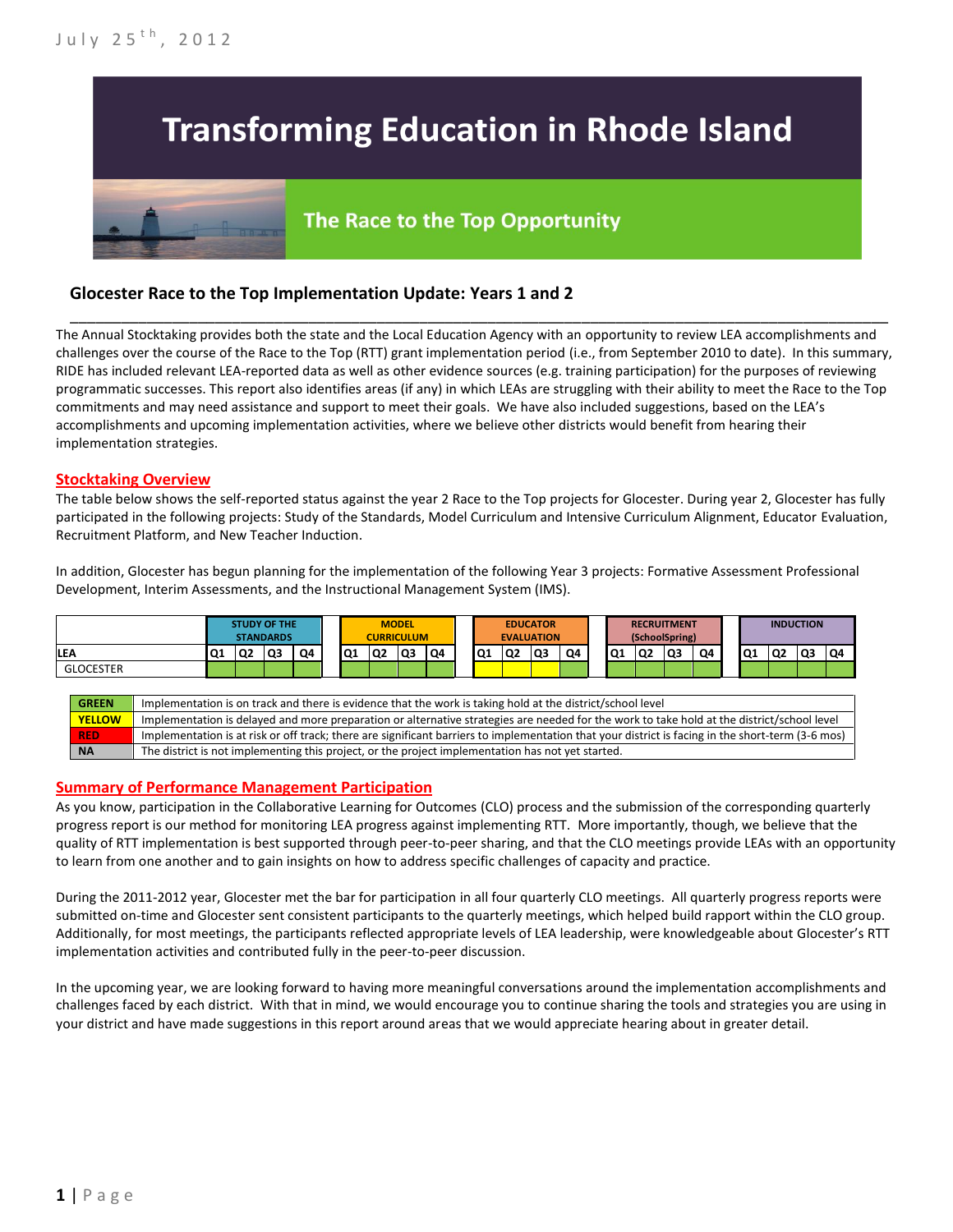#### **System of Support 1: Standards and Curriculum**

As of July 2012, Glocester is on-track against the System of Support 1 year 1 and year 2 commitments and tasks for Race to the Top, reflected in the tables below. Based on the quarterly progress reports submitted by Glocester, we have assessed the district as 'on track', 'delayed' or 'off track/at risk' on each task utilizing the criteria described on page 1 of this report.

| <b>Study of the Standards</b>                                   |           | Year 2:<br>SY11-12 |  |
|-----------------------------------------------------------------|-----------|--------------------|--|
| Identify educators to participate in the Study of the Standards | $X^*$     |                    |  |
| Specify names and invite participants                           |           |                    |  |
| Coordinate schedule with RIDE for all participants              |           | $\mathbf{\Lambda}$ |  |
| Complete planned educator training                              | $\lambda$ |                    |  |

*\*Please note: the 'x' in the above table represents the anticipated completion timeline set by RIDE, not when the district completed the task.*

| Intensive Curriculum Alignment and Model Curriculum Development                                                                                                                                                                                           | Year 1:<br>SY10-11 |   | Year 2:<br>SY11-12 |
|-----------------------------------------------------------------------------------------------------------------------------------------------------------------------------------------------------------------------------------------------------------|--------------------|---|--------------------|
| Develop and communicate a multi-year Transition Plan for the Common Core State Standards implementation, including clear<br>expectations for school level transition benchmarks and a plan for developing a curriculum aligned to the CCSS in grades K-12 |                    |   | х                  |
| Identify opportunities for educators to work collaboratively to deepen understanding of CCSS (e.g. Common Planning Time, grade<br>level team, department meetings, faculty meetings)                                                                      |                    |   | Χ                  |
| Conduct analyses of each core curricula to ensure that each is aligned to standards, guaranteed and viable                                                                                                                                                |                    |   |                    |
| ldentify which, if any, curriculum development is needed as well as the method by which curriculum will be developed (i.e. Model<br>Curriculum with the Charles A. Dana Center, through an LEA cohort, or individually)                                   |                    | x |                    |
| Create implementation plan, including the identification of aligned resources, to support roll out of new curricula                                                                                                                                       |                    | X | x                  |
| Develop curriculum aligned to the Common Core State Standards, including participation in Dana Center curriculum writing and<br>leadership sessions (if applicable)                                                                                       |                    | X | x                  |

As noted in Glocester's quarterly progress reports, the district met their RTT goals (i.e., 4 per building) and sent 7 educators to the Study of the Standards training sessions.

Glocester distributed the Standards guidebooks to all teachers at the start of the school year. To encourage teacher engagement in the transition to the common core state standards (CCSS), Glocester provided all K-5 teachers with an overview of the differences between the GLEs/GSEs and the CCSS. The district also hosted a professional development session in June 2012, led by teachers who attended the RIDE training, so that all teachers would understand how to read the new standards. Additionally, the district has attended supplemental professional development geared towards increasing readiness to transition through focusing on text complexity, developing textdependent questions, and deepening understanding of the mathematics standards.

Glocester has made significant progress against implementing a guaranteed and viable curriculum aligned to the new common core state standards. During the 2011-2012 school year, teachers worked to examine the new standards and to create an aligned scope and sequence for mathematics. Through RIDE mini-grants, Glocester is conducting three full PD days for their staff in order to accelerate the unpacking and alignment of curriculum to the CCSS, as well as create units of study, resources and lesson plans aligned to the CCSS in both ELA and mathematics. Additionally, Glocester is working with several other districts and the Dana Center to create an ELA model curriculum. This work starts in the 2012-2013 school year and concludes in June 2015.

We are pleased to note that Glocester received grant funding from RIDE to develop a professional learning community with educators from Fogarty Memorial Elementary and West Glocester Elementary Schools. The Glocester PLC aims to share the responsibilities of transitioning to the CCSS among more educators and each teacher involved in the PLC will become a liaison between the district and teachers on the alignment of instruction to the CCSS in their specific areas.

In their quarterly progress reports, Glocester noted that they have encountered the following challenges around this work:

- Contractual language stipulates when professional development can be held
- Limited time for teacher and grade level collaboration outside of school hours
- Implementation roll out of the new CCSS to all teachers in grades 1-5

We want to commend Glocester on their collaboration (both in-district and cross-district) around resources and strategies that will deepen educator understanding of the new Common Core State Standards and accelerate the implementation of the new standards at the classroom level. In the upcoming CLO meetings, we hope that you will take the opportunity to share the work you are doing in your PLC with your fellow CLO colleagues. Additionally, we look forward to hearing about your progress, as well as the successes and challenges you encountered along the way, as you (and all districts) begin planning for next steps following the common core state standards alignment.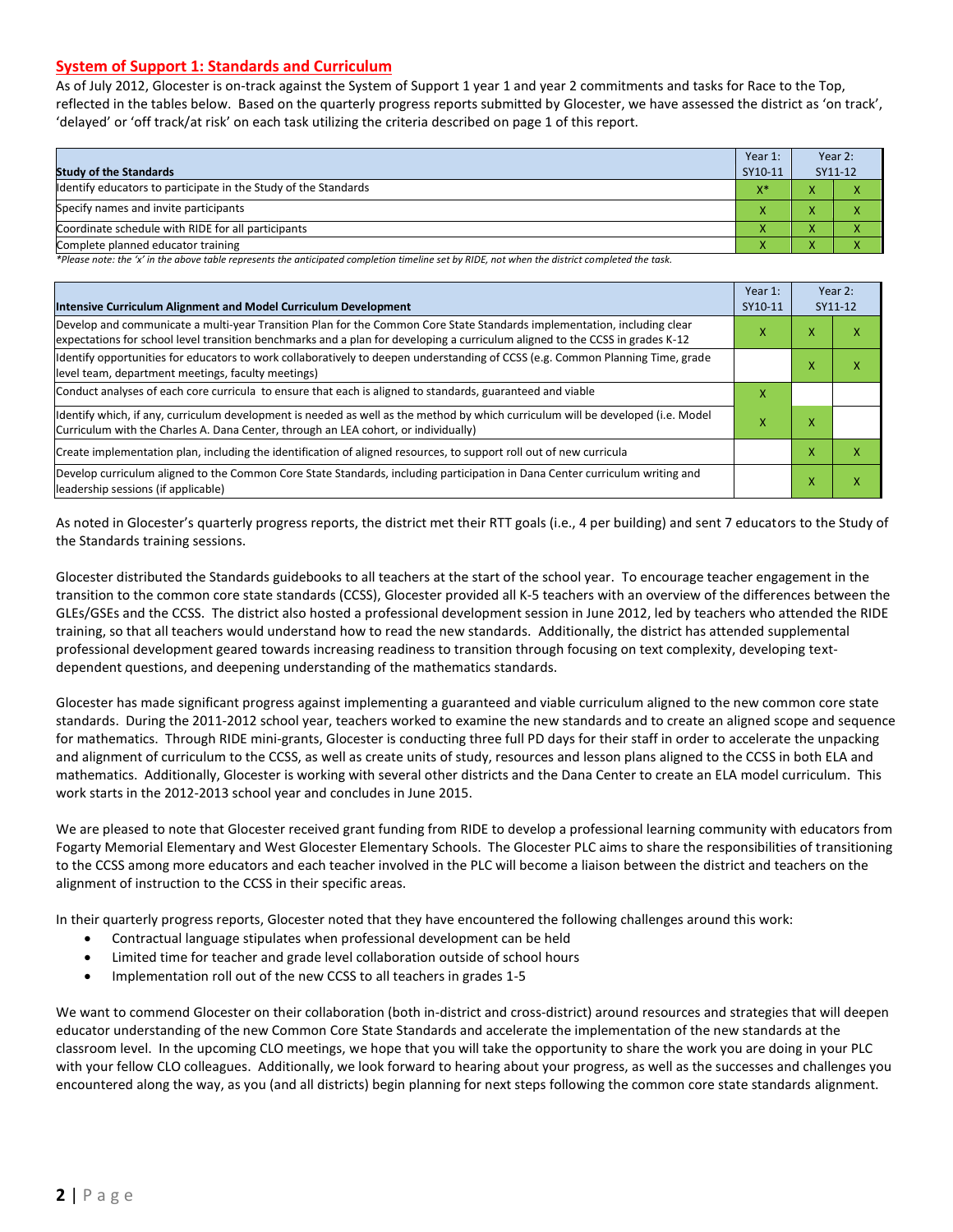#### **System of Support 2: Instructional Improvement Systems**

As of July 2012, Glocester is on-track against the System of Supports 2 year 1 and 2 commitments and tasks for Race to the Top. Thus far, Glocester has reported that they do not intend to implement the Data Use professional development series during the 2012-2013 school year; however, the district will partially implement the Formative Assessment online professional development modules and Interim Assessments in fall 2012.

Thus far, the district has not registered to attend the Formative Assessment PD facilitator orientation sessions taking place in August 2012. RIDE anticipates that the district may choose to also register for training on the administration and scoring of the Interim Assessments, which will also take place in summer 2012. Additionally, Glocester has registered and attended training on the Instructional Management System (IMS) Primary (Pinnacle) and RtI (Exceed) platforms, as well as for Administrator training.

In the upcoming CLO sessions, we look forward to hearing about the successes and challenges that Glocester has encountered while implementing these systems, as well as the district's progress around building teacher engagement in the various IMS tools and resources.

| <b>Formative Assessment Online Professional Development Modules</b>                                                                                                                                      | Year 1:<br>SY10-11 | Year 2:<br>SY11-12 |
|----------------------------------------------------------------------------------------------------------------------------------------------------------------------------------------------------------|--------------------|--------------------|
| Create multivear plan for implementation of formative assessment PD modules, including the process and timelines by which all<br>educators will participate in the formative assessment training modules |                    | x                  |
| ldentify facilitators who will support the implementation of formative assessment practices in daily instruction                                                                                         |                    |                    |

| <b>Interim Assessments</b>                                                                                                                                                              | Year 1:<br>SY10-11 | Year 2:<br>SY11-12 |
|-----------------------------------------------------------------------------------------------------------------------------------------------------------------------------------------|--------------------|--------------------|
| Identify method by which all educators will have access to interim assessments                                                                                                          |                    |                    |
| Develop timeline for training of all educators in the use of interim assessments utilizing train-the-trainer model                                                                      |                    |                    |
| Develop protocols or expectations regarding the use of interim assessment to inform instruction including timelines for<br>administration and process for scoring and reporting results |                    |                    |

| <b>Instructional Management System (IMS)</b>                                                                                                                                                                                           | Year 1:<br>SY10-11                            |   | Year 2:<br>SY11-12 |
|----------------------------------------------------------------------------------------------------------------------------------------------------------------------------------------------------------------------------------------|-----------------------------------------------|---|--------------------|
| Designate an LEA data steward to support decision making around data collections and systems implementation and to provide input<br>and feedback on data initiatives through designated representatives                                | <b>Identify</b><br><b>LEA Data</b><br>Steward | x | ⋏                  |
| Maintain data quality standards of local student information systems and upload local assessment data and program information as<br>required by RIDE in a timely manner                                                                | x                                             | x |                    |
| Review the RIDE IMS Training Plan and develop a multiyear training and implementation plan to provide all educators with access<br>and training on the system                                                                          |                                               |   | ⋏                  |
| Based on IMS Training Plan guidance, register and attend training for Administrative Users (i.e. users who will maintain and configure<br>both the Primary IMS and RtI Module) and LEA Trainers (i.e. staff to be trained as trainers) |                                               |   | x                  |
| Following RIDE training, LEA Administrative Users and LEA Trainers configure the IMS for educator use and to provide end users with<br>access and training needed to utilize the IMS for daily activities                              |                                               |   | $\lambda$          |

Based on information provided to RIDE, we anticipate that Glocester will implement the 'Data Use' professional development during school year 2013-2014. We look forward to hearing about Glocester's progress around developing protocols or expectations regarding the use of data in next year's quarterly progress update forms.

| 'Data Use' Professional Development                                                                                                                                                                                                                                                     | Year 1:<br>SY10-11 | Year $2:$<br>SY11-12 |
|-----------------------------------------------------------------------------------------------------------------------------------------------------------------------------------------------------------------------------------------------------------------------------------------|--------------------|----------------------|
| Complete a needs assessment survey indicating the use of and collaboration around data within schools and across the LEA                                                                                                                                                                |                    |                      |
| Based on RIDE implementation plan, determine the timing (i.e. Year 1, Year 2, or staggered across Year 1 and Year 2) of LEA<br>participation in 'Data Use' Professional Development and provide RIDE with the schools that will participate in Year 1 and/or Year 2<br>training cohorts |                    | x                    |
| In coordination with RIDE, select 'Data Use' training dates for each cohort of schools, as applicable                                                                                                                                                                                   |                    | Year 1*              |
| Identify and provide RIDE with the leadership team members from each school who will participate in the Year 1 and/or Year 2<br>training cohorts, as applicable                                                                                                                         |                    | Year 1*              |

*\* Please note that, for this project, 'year 1' refers to cohort 1 taking place during the 2012-2013 school year, and 'year 2' refers to cohort 2 taking place during the 2013-2014 school year. As per the description on page 1, this task is 'N/A' for Year 2 (SY 2011-2012) because the district is not implementing this project until SY13-14.*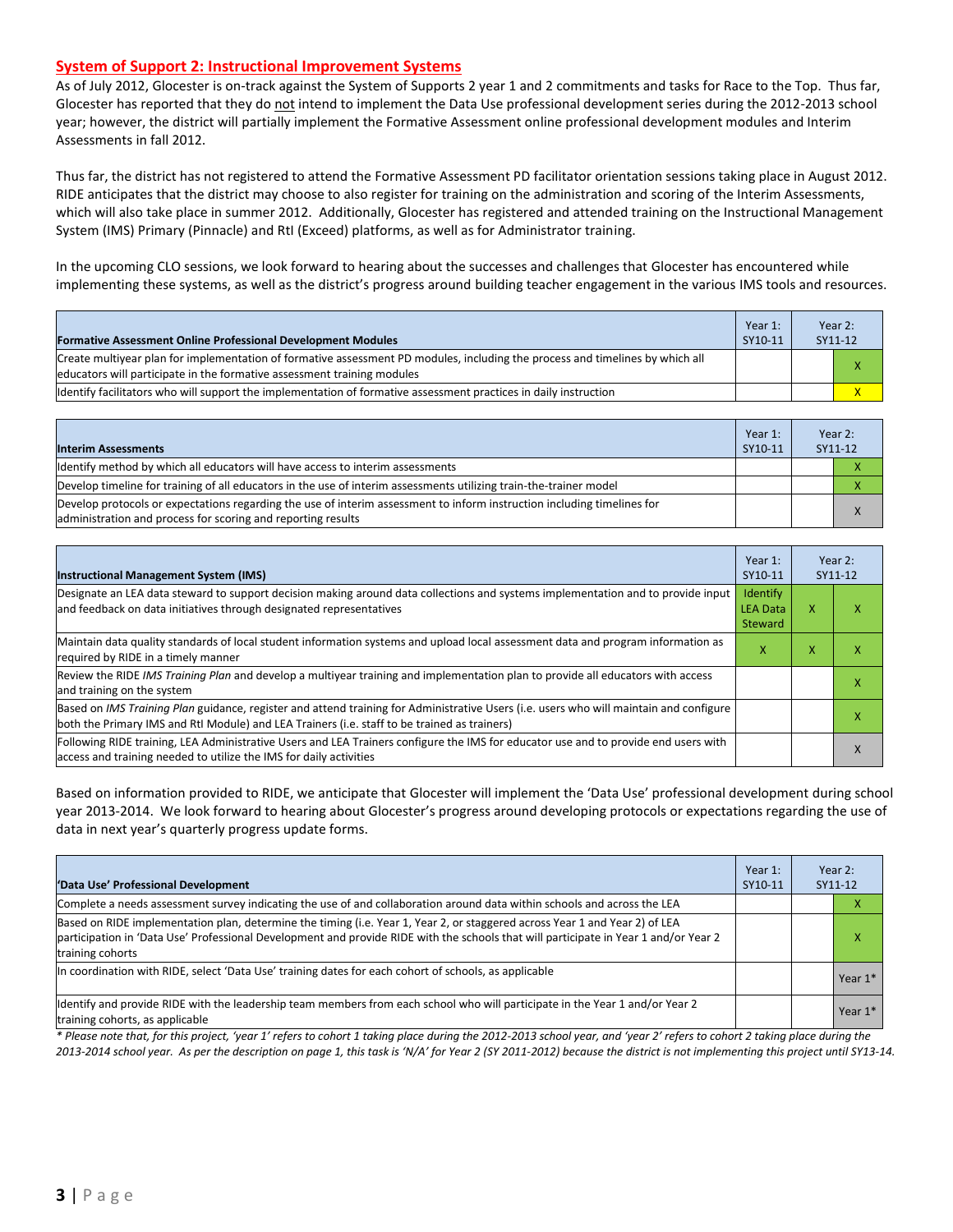#### **System of Support 3: Educator Effectiveness**

As of July 2012, Glocester is on-track against the System of Support 3 year 1 and 2 commitments and tasks for Race to the Top.

| <b>Educator Evaluation</b>                                                                                                                                                                            |   | Year $2:$<br>SY11-12 |   |
|-------------------------------------------------------------------------------------------------------------------------------------------------------------------------------------------------------|---|----------------------|---|
| Participate in educator evaluation model design, development and refinement feedback opportunities.                                                                                                   | x | x                    | x |
| Identify District Evaluation Committee members, responsible for monitoring the implementation of the system and providing<br>recommendations to LEA leadership teams.                                 | x | X                    | x |
| Participate in field testing to support RI Model development                                                                                                                                          |   |                      |   |
| Identify individuals who will serve as primary and, if applicable, secondary/complementary evaluators                                                                                                 |   |                      | X |
| Send all required evaluators to RIDE-provided evaluator training on model; Send evaluators and system administrators to training on<br>the Educator Performance Support System (EPSS) data system     |   |                      | x |
| Examine LEA Policies and Contracts for Challenges; where applicable, consider memorandums of understanding or contract renewal<br>language which will support district implementation of evaluations. |   | X                    | x |
| Create a plan for the appropriate use of funds to support implementation of educator evaluation system.                                                                                               |   |                      | X |
| Complete required RI Model components of educators and building administrator evaluations.                                                                                                            |   | x                    | X |
| Submit evaluation data and documentation (e.g. component and summative level ratings, verified rosters); provide other requested<br>information to support RIDE research and system improvement.      |   |                      | x |

Based on their quarterly progress reports, Glocester has implemented all components of the Rhode Island Model for teacher and building administrator evaluations. Glocester created a District Evaluation Committee (comprised of teachers, support personnel, principals, central office staff, and union reps) which has been submitted to RIDE. Additionally, Glocester has submitted final summative ratings for both teachers and building administrators.

In order to plan for the evaluation process implementation, Glocester developed a calendar for the Teacher Evaluation System and met with union leadership and a RIDE-trained Intermediary Service Provider to determine the steps that the district needed to take. To support teacher understanding of the evaluation process, the district conducted professional development sessions on the professional practice and professional responsibility components of the evaluations, as well as how to set Student Learning Objectives (SLOs). Principals, along with the ISP, met with teachers during grade-level meetings to determine the SLOs. Following teacher feedback, the district revised their timeline and calendar in order to reduce teacher anxiety.

Glocester attended all evaluation training modules offered by RIDE during the 2011-2012 school year. Currently, participants from the district are registered for the upcoming summer training. We want to remind the district that all personnel responsible for evaluating teachers and building administrators must attend Academy training during summer 2012, as well as two half-days of additional professional development taking place over the 2012-2013 school year and online observation practice; personnel responsible for evaluating both teachers and building administrators (e.g., a principal who evaluates teachers and an assistant principal) are only required to attend the *Academy for Personnel Evaluating Teachers*.

In their quarterly progress report, Glocester noted that they have encountered the following challenges around this work:

- Making teachers feel more supported
- Contractual language stipulates when professional development can be held
- Principals met with all teachers for goal setting and then again for post-conferences; this approach was time consuming
- Principals felt like they were in the classrooms much less often because of the time spent writing evaluations
- Because of the time spent on the new process, the principals felt much less connected to the school

RIDE has appreciated Glocester's collaboration and thought partnership around the development and refinement of educator evaluation processes. We hope that Glocester continues to share the strategies and resources they are using to support their evaluation process during the upcoming CLO meetings.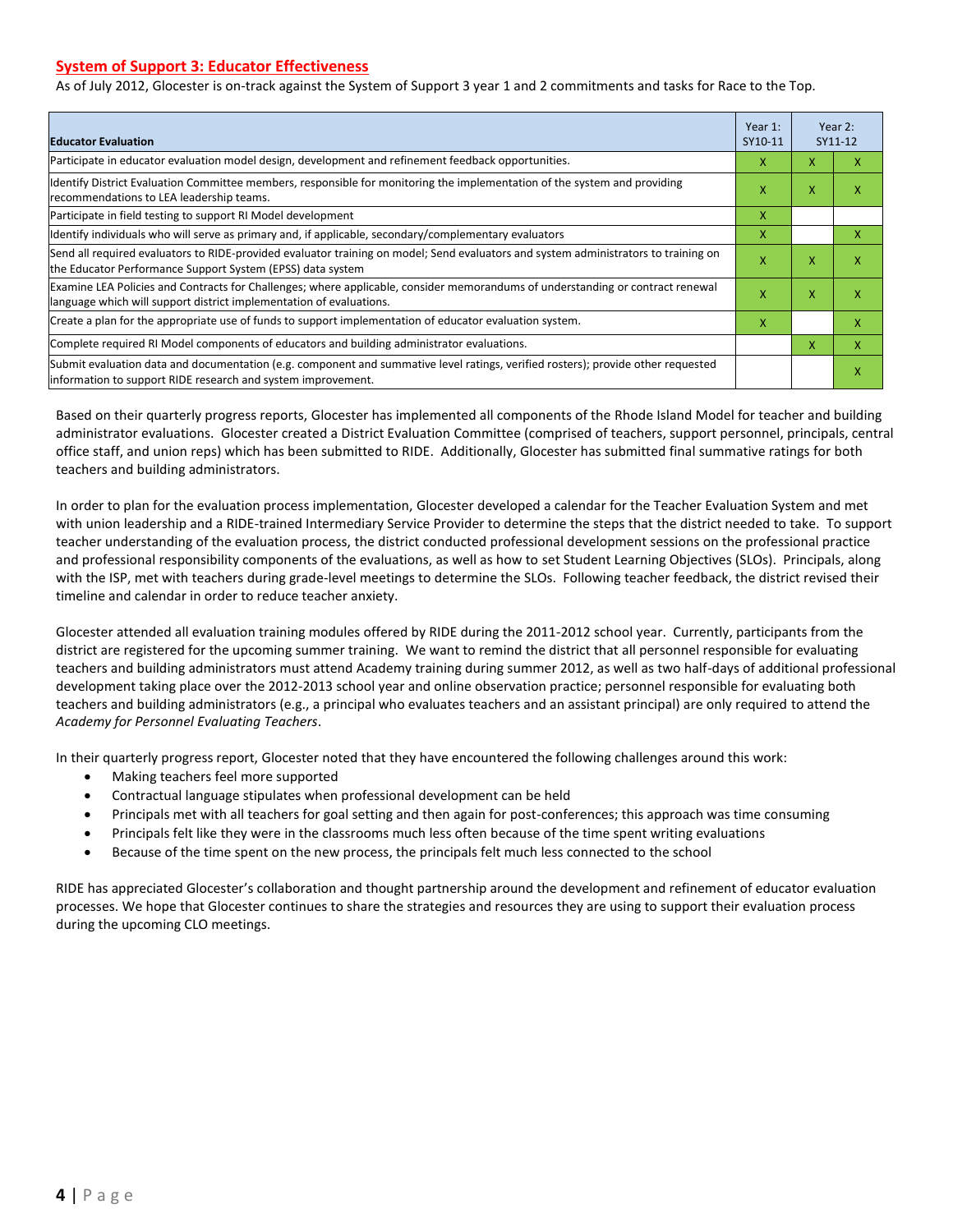#### **System of Support 4: Human Capital Development**

As of July 2012, Glocester is on-track against the System of Support 4 year 1 and 2 commitments and tasks for Race to the Top.

| <b>Recruitment (SchoolSpring)</b>                                                            | Year 1:<br>SY10-11 | Year 2:<br>SY11-12 |
|----------------------------------------------------------------------------------------------|--------------------|--------------------|
| Provide RIDE with feedback on the desired functionality of a state-wide recruitment platform |                    |                    |
| Attend orientation sessions with selected vendor and train relevant personnel as needed      |                    |                    |
| [Post open positions using the state-wide Recruitment Platform (SchoolSpring)                |                    |                    |

| <b>Beginning Teacher Induction</b>                                                                                                                                            | Year 1:<br>SY10-11 |   | Year 2:<br>SY11-12 |
|-------------------------------------------------------------------------------------------------------------------------------------------------------------------------------|--------------------|---|--------------------|
| Provide RIDE with feedback around the proposed design of the Induction Coach program                                                                                          | x                  |   |                    |
| If applicable, recommend potential Induction Coaches to RIDE                                                                                                                  | x                  |   |                    |
| Review and revise hiring policies, timelines and processes in order to support appropriate and timely projections for anticipated hires<br>requiring induction coach services |                    |   | ⋏                  |
| Provide RIDE with list of beginning teachers who will receive Induction Coach support in a timely manner in order to ensure that all<br>beginning teachers have coaching      |                    |   | ⋏                  |
| Participate in RIDE-provided information opportunities in order to learn about induction coach program                                                                        | v                  | л |                    |

Glocester's school committee formalized their policy to retain and recruit highly effective staff. The district also attended SchoolSpring orientation sessions, and intends to utilize the SchoolSpring recruitment platform to recruit for open positions. During the 2011-2012 school year, Glocester had no beginning teachers and therefore did not participate in the RIDE induction project.

In their quarterly progress report, Glocester noted that they have encountered the following challenges around this work:

SchoolSpring applicants were frequently too far away for in-person interviews

In the upcoming CLO sessions, RIDE looks forward to engaging in a deeper conversation around the revisions that Glocester and other LEAs have made to their hiring policies, timelines and processes in order to support broader human capital initiatives including recruitment of highly qualified and diverse candidates and providing data-driven induction support to beginning teachers.